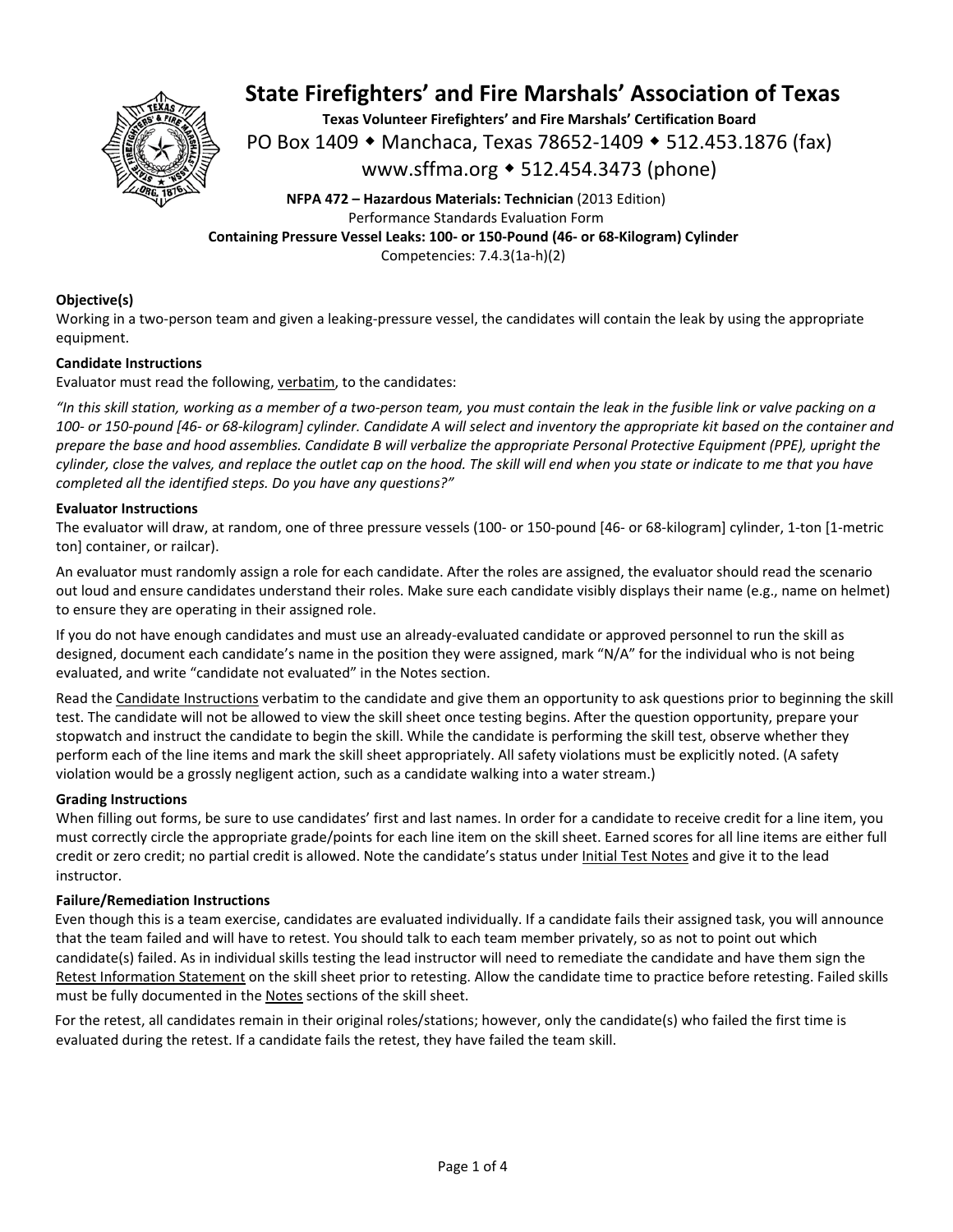

**Texas Volunteer Firefighters' and Fire Marshals' Certification Board**  PO Box 1409 ◆ Manchaca, Texas 78652-1409 ◆ 512.453.1876 (fax) www.sffma.org 512.454.3473 (phone)

**NFPA 472 – Hazardous Materials: Technician** (2013 Edition) Performance Standards Evaluation Form **Containing Pressure Vessel Leaks: 100‐ or 150‐Pound (46‐ or 68‐Kilogram) Cylinder**  Competencies: 7.4.3(1a‐h)(2)

### **Preparation and Equipment**

Evaluation materials:

- 1, 100- or 150-pound (46- or 68-kilogram) chlorine training cylinder
- 1 chlorine kit A
- 1 chlorine kit B
- 1 chlorine kit C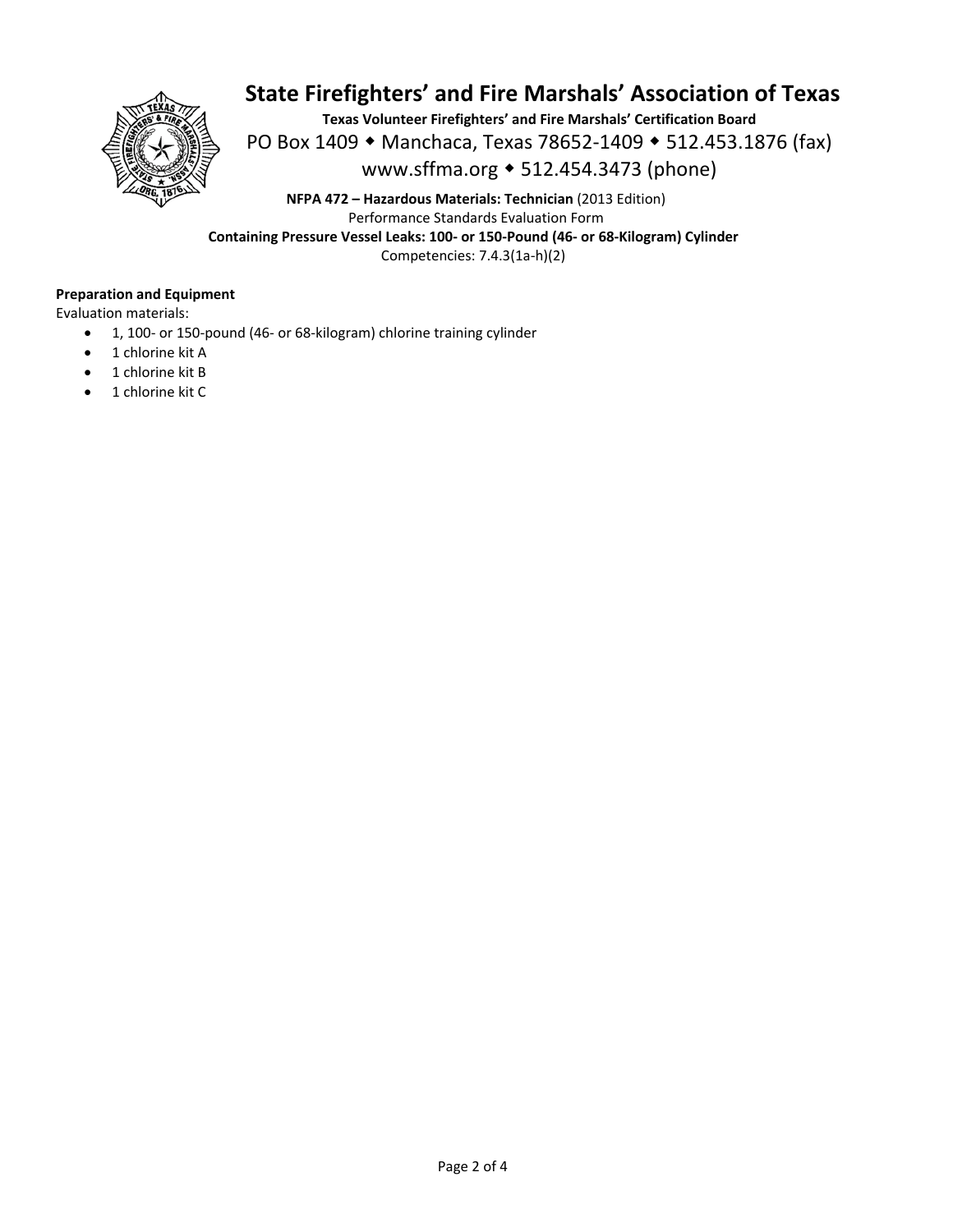

**Texas Volunteer Firefighters' and Fire Marshals' Certification Board** 

PO Box 1409 • Manchaca, Texas 78652-1409 • 512.453.1876 (fax)

www.sffma.org 512.454.3473 (phone)

## **NFPA 472 – Hazardous Materials: Technician** (2013 Edition) Performance Standards Evaluation Form **Containing Pressure Vessel Leaks: 100‐ or 150‐Pound (46‐ or 68‐Kilogram) Cylinder**  Competencies: 7.4.3(1a‐h)(2)

| Evaluation Location:   |                               | Date: |
|------------------------|-------------------------------|-------|
| Evaluator 1 Name:      | Retest Evaluator 1 Name:      |       |
| Evaluator 1 Signature: | Retest Evaluator 1 Signature: |       |
| Evaluator 2 Name:      | Retest Evaluator 2 Name:      |       |
| Evaluator 2 Signature: | Retest Evaluator 2 Signature: |       |

Evaluators may not evaluate a skill if a conflict of interest exists. A conflict may be defined as an interest that affects, or appears likely to affect the judgment or conduct of an individual associated with the skills testing process. An evaluator may not participate in the skills testing process for an immediate family member, classmate, or if the evaluator was the class instructor for the skill.

## **Skill Performance Criteria: Containing Pressure Vessel Leaks: 100‐ or 150‐Pound (46‐ or 68‐Kilogram) Cylinder**

| <b>Candidate A:</b>                                                                           |      |      |      |      |
|-----------------------------------------------------------------------------------------------|------|------|------|------|
| Verbalizes the selection of appropriate kit for task (kit A)                                  | Pass | Fail | Pass | Fail |
| Verbalizes inventory of kit components                                                        | Pass | Fail | Pass | Fail |
| Prepares base assembly and places upright cylinder on kit base                                | Pass | Fail | Pass | Fail |
| Prepares hood by removing outlet cap from vent valve on hood, opens valve, and applies gasket | Pass | Fail | Pass | Fail |
| Places cap screw/yoke in position on top of hood and adjusts chains                           | Pass | Fail | Pass | Fail |
| Tightens cap screw so that the hood is forced down on the gasket                              | Pass | Fail | Pass | Fail |
| <b>Overall Performance Rating:</b> (Pass = must correctly perform all Pass/Fail items)        |      | Fail | Pass | Fail |

| <b>Candidate A Initial Test Notes:</b> | <b>RETEST INFORMATION</b><br>It is very important that you, as an examinee, understand the number of<br>attempts allowed on the performance skills examination. You are allowed<br>only one retest for each failed skill station. |
|----------------------------------------|-----------------------------------------------------------------------------------------------------------------------------------------------------------------------------------------------------------------------------------|
| <b>Candidate A Retest Notes:</b>       | have read and<br>understand the above information on retesting.<br>$\Box$ I have received sufficient retraining and remediation.                                                                                                  |
|                                        | <b>Signature</b><br>Date                                                                                                                                                                                                          |